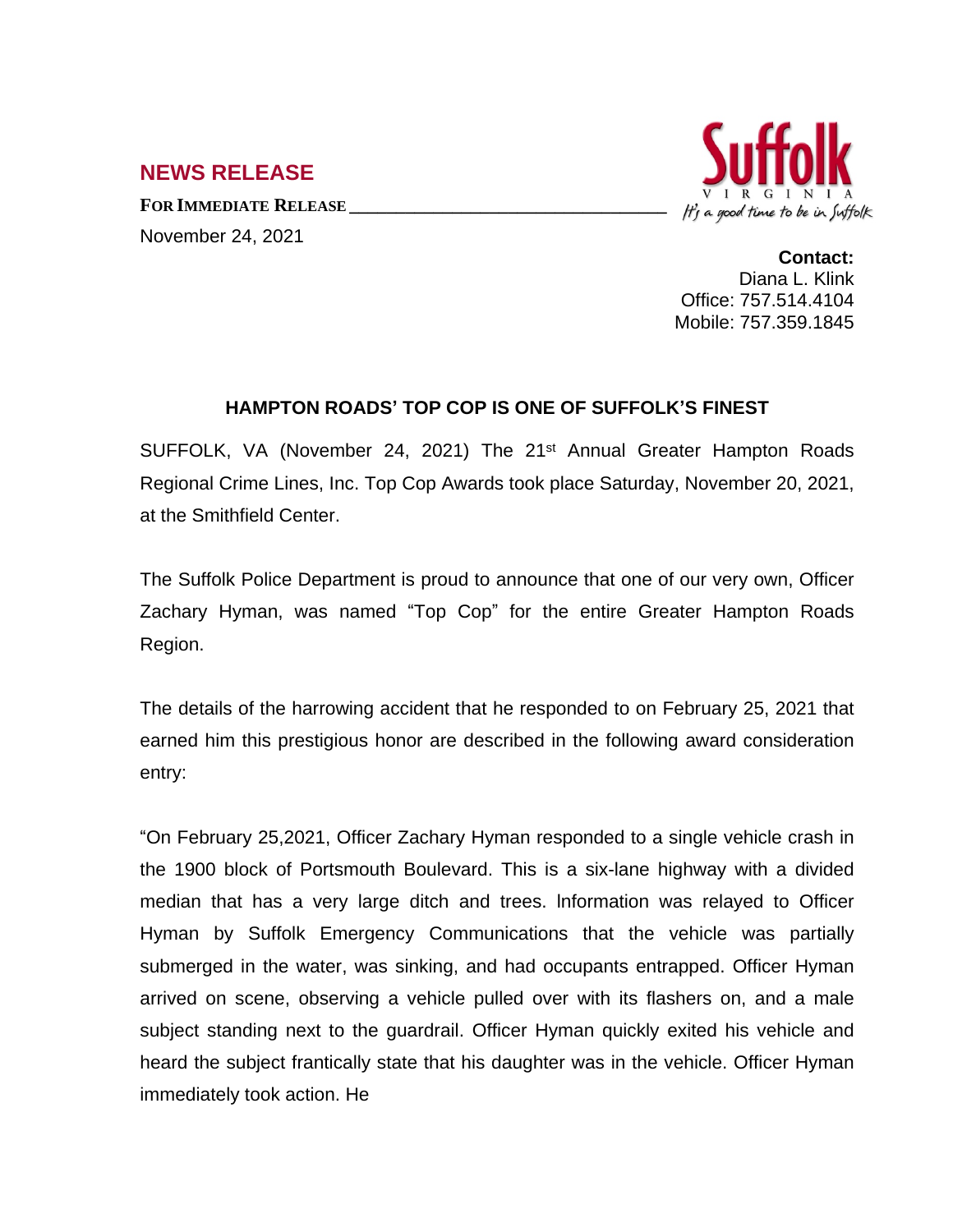took off his duty belt, unclipped his portable radio, and jumped into the water. There were two other bystanders attempting to help. One bystander was sitting on top of the trunk, and the other partially inside the back of the vehicle with access through the back-left window. lnside the vehicle were two occupants still entrapped: an older adult female seated in the front passenger seat, and a child, possibly between the ages of 1 and 2, seated in back-right passenger seat. Both occupants still had their seatbelts on and the child was secured in a children's car seat. The bystander on the trunk was trying to hold the child's head above the water through the broken out rear windshield, due to the rising water. A second bystander was still partially inside the vehicle trying to un-hook the car seat. Utilizing department issued Resqme tool (a window punch tool), Officer Hyman broke out the rear-passenger window to gain access to the child. Due to being in water up to his neck, his lapel flashlight was not functioning, and there was little-to-no lighting on scene. Officer Hyman had only his sense of touch to feel around within the seat to attempt to unlock the three-point harness on the car seat. Officer Hyman was unable to get the harness unlocked, but was able to utilize his pocket knife and carefully cut the harness in two separate locations, finally freeing the child. At one point while cutting the harness, the child started choking on water, due to it slowly rising. The bystander on the trunk then pulled the child through the rear windshield, while the second bystander swam around the side, to assist in getting the older female out. Officer Hyman again utilized the Resqme tool and broke out the front-passenger window to gain access to the older female. Using his pocket knife, he cut the shoulder strap section of the seatbelt and the female was starting to be pulled through the window. The bystander and Officer Hyman were able to partially get the female out before Officer Hyman cut another section of the seatbelt, and untangled it from her waist and leg. lt was at this point that the vehicle was completely submerged and filled with water. Officer Hyman sustained numerous lacerations to his hands and arms from the broken glass, and was treated for hypothermia. The temperature at the time of this rescue was approximately 43 degrees Fahrenheit. Officer Hyman risked his personal safety to save the lives of a very young child and his senior female. This incident would have undoubtedly had a different outcome had Officer Hyman not arrived on scene timely and taken the swift action he did."